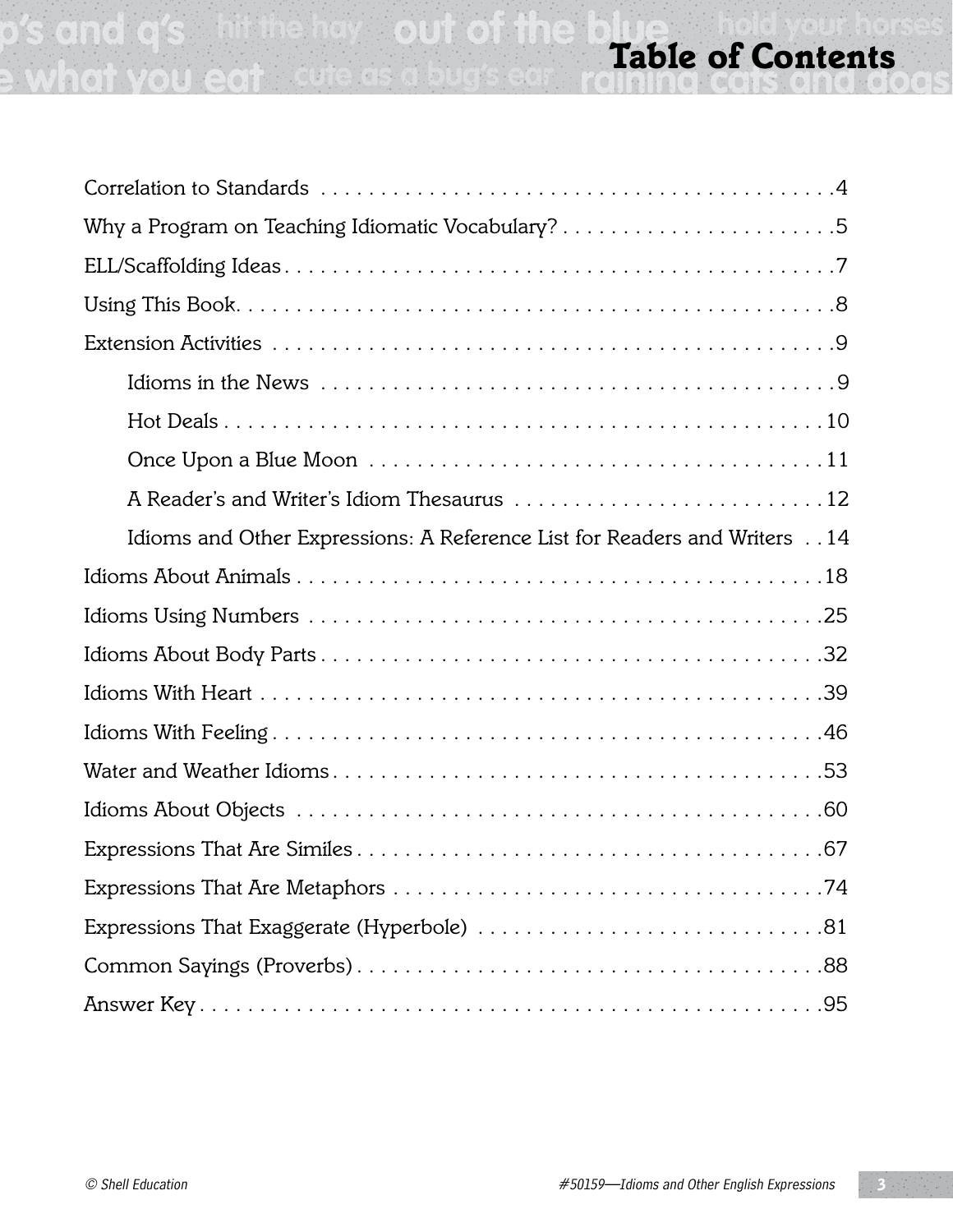### *Extension Activities*

*Name \_\_\_\_\_\_\_\_\_\_\_\_\_\_\_\_\_\_\_\_\_\_\_\_\_\_\_\_\_\_\_\_\_\_\_\_\_\_\_\_\_\_\_\_\_\_\_\_\_\_ Date \_\_\_\_\_\_\_\_\_\_\_\_\_\_\_\_\_\_\_\_\_\_\_\_*

#### *Idioms in the News*

elo na Alcun

When deciding on a news article to read, the first attention grabber is the headline. A news story may have a better chance of catching a person's interest if it has an interesting title. For example, the headline "Skateboarders Go Over the Edge" may lead the reader to think some skateboarders fell off a cliff. But if "Over the Edge" is used as an idiom, the article may explain how skateboarders did something wrong, or pushed their limits. The only way to find out is to read the article!

**Directions:** Read these story lines. Create an interesting headline that uses an idiom to catch the reader's attention.

1. Families line up a full day in advance outside a ticket office to be the first people in line to purchase concert tickets that will sell out quickly.

Newsworthy headline:  $\blacksquare$ 

2. A boy teaches his dog how to water ski.

Newsworthy headline: \_\_\_\_\_\_\_\_\_\_\_\_\_\_\_\_\_\_\_\_\_\_\_\_\_\_\_\_\_\_\_



3. The local zoo discovers that two of its penguins have disappeared.

\_\_\_\_\_\_\_\_\_\_\_\_\_\_\_\_\_\_\_\_\_\_\_\_\_\_\_\_\_\_\_\_\_\_\_\_\_\_\_\_\_\_\_\_\_\_\_\_\_\_\_

Newsworthy headline: \_

4. Your school cafeteria installs a real barbecue smoker (or an ice cream parlor, or any other new and interesting food creation).

Newsworthy headline:  $\blacksquare$ 



5. A nearby playground opens a mini-rollercoaster.

\_\_\_\_\_\_\_\_\_\_\_\_\_\_\_\_\_\_\_\_\_\_\_\_\_\_\_\_\_\_\_\_\_\_\_\_\_\_\_\_\_\_\_\_\_\_\_\_\_\_\_

Newsworthy headline: \_\_\_\_\_\_\_\_\_\_\_\_\_\_\_\_\_\_\_\_\_\_\_\_\_\_\_\_\_\_\_

**Bonus!** Choose one of the headlines you just wrote, or think of one of your own. Write a news story for the headline. Use at least three additional idioms or expressions in the news story.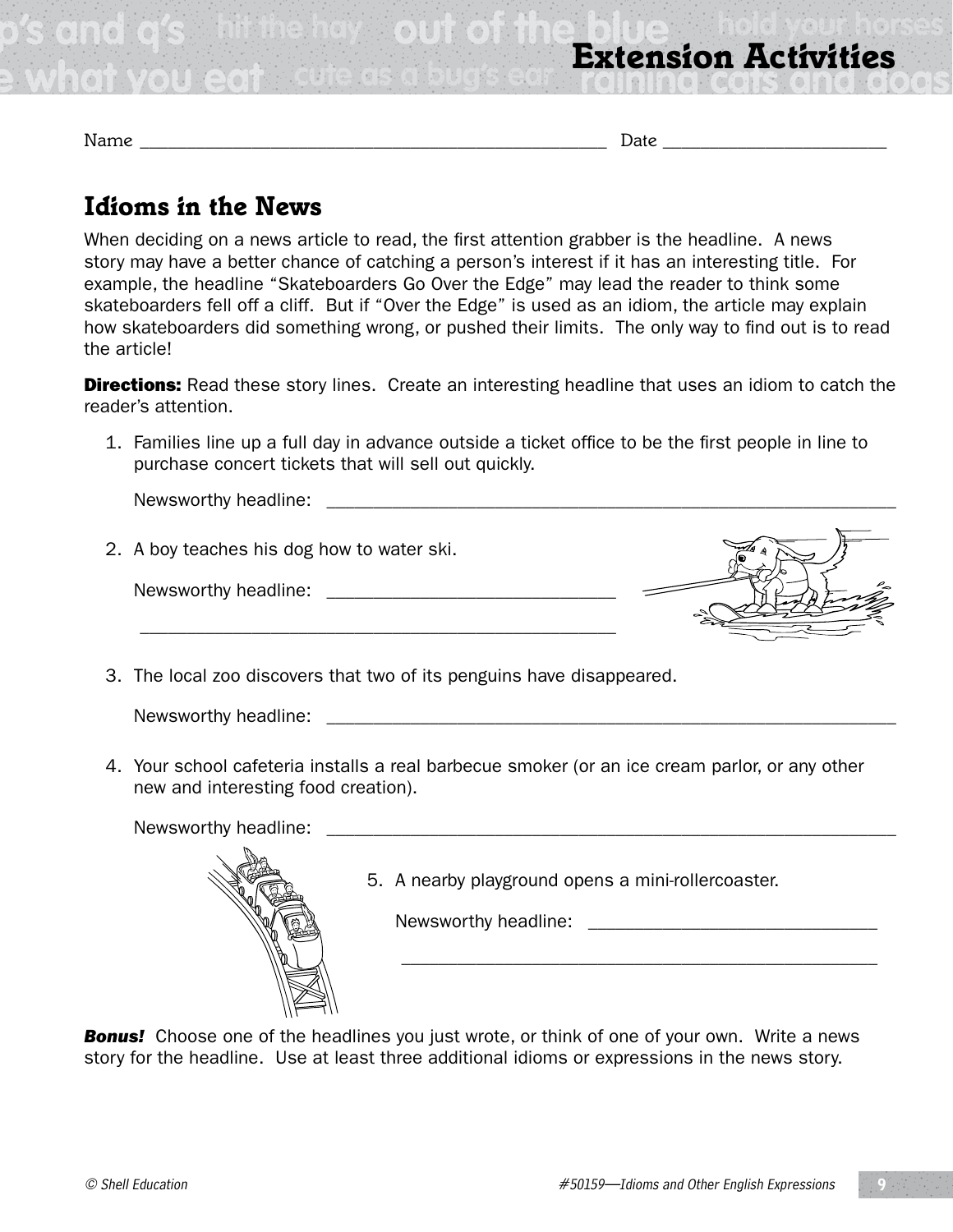This unit highlights idioms related to animals. Below are two lists of idioms that focus on animals. The first, *Ten to Teach*, presents the 10 expressions introduced and taught in this unit. The second, *More to Mention*, offers additional expressions in this theme that you may want to mention or use to create additional activities.

#### *Ten to Teach*

1. straight from the horse's mouth 2. the cat's meow 3. squirrel away 4. monkey around 5. hoof it 6. all bark and no bite 7. goose is cooked 8. take the bull by the horns 9. play cat and mouse 10. bark up the wrong tree *More to Mention*  $\blacktriangleright$  dog-eat-dog\* ▶ horse of a different color\*  $\blacktriangleright$  eat crow\*  $\blacktriangleright$  cry wolf  $\blacktriangleright$  whole hog  $\blacktriangleright$  chomping at the bit ▶ hit the bull's-eye ▶ get one's goat ▶ have goose bumps  $\blacktriangleright$  bird's-eye view ▶ cry crocodile tears

*\*These idioms are also included in the story but are not highlighted individually in the unit.* 

### *Using This Unit*

Begin by reading to students the basic *Ten to Teach* idioms. First, ask students if they have ever heard or used any of these expressions, and if so, how and where. Next, read the expressions again, and this time ask the students to listen for anything they have in common. Be sure they see that all the expressions refer to animals. Teach or review the definition of an *idiom*—an expression that means something other than what the words actually say. If you like, read the list a third time and let students speculate on what each idiom might really mean.

On the next page is a story that includes the *Ten to Teach* idioms (along with three *More to Mention*  idioms). Note that the story is not intended to be an example of good writing; it would not be natural to use 13 idioms in such a short piece. The purpose of the story is simply to use all the expressions in context. The story is at approximately a 3.4 reading level. Use this information to read it aloud to students, have them read it, or both. This reproducible page includes the story and questions for students to answer related to the idioms used.

The final five pages of the unit introduce the basic *Ten to Teach* idioms individually, two to a page. These can be reproduced and used as is, or cut apart into separate cards. Use these after the story to reinforce the meanings of the idioms or to test students' understanding of them. Or, use them before the story as preparation for reading or for scaffolding as needed.

**Optional:** Use one of the ideas or activities in the introductory section of this book as an extension or follow-up to the unit.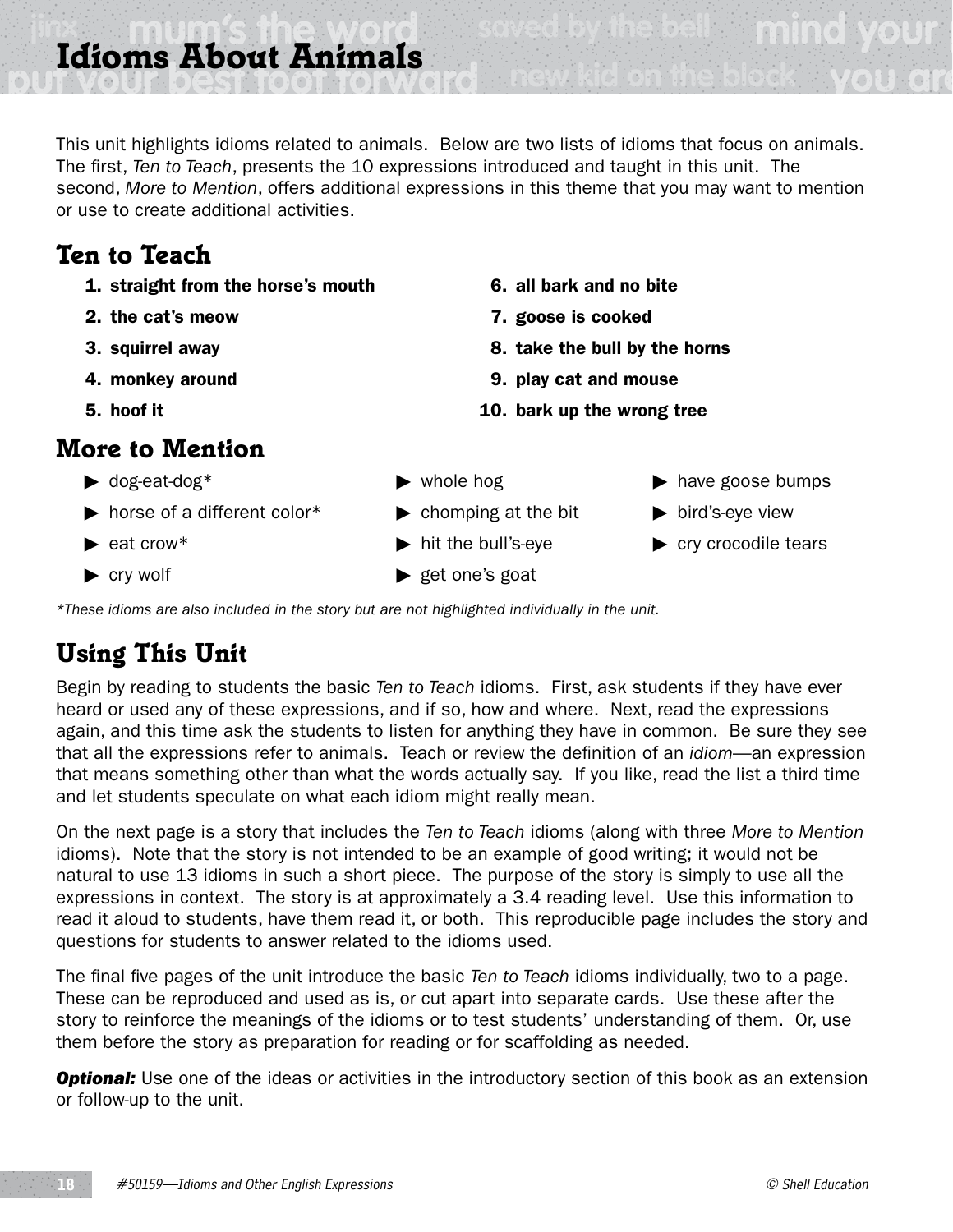*Name \_\_\_\_\_\_\_\_\_\_\_\_\_\_\_\_\_\_\_\_\_\_\_\_\_\_\_\_\_\_\_\_\_\_\_\_\_\_\_\_\_\_\_\_\_\_\_\_\_\_ Date \_\_\_\_\_\_\_\_\_\_\_\_\_\_\_\_\_\_\_\_\_\_\_\_*

[J] I (스) ol p

Below is a story that includes 13 idioms about animals. Can you tell what they mean?

#### Case Closed

I've been a police detective for 25 years, and in this **dog-eat-dog** world, I thought I had seen it all. Coming from anyone else, you might not believe this story. However, I am going to give it to you straight from the horse's mouth.

A couple of years ago, a man had a pet that he thought was **the cat's meow**. It wasn't a cat, though. It wasn't even a dog. It was an alligator. At first he thought it was cool. It was just a baby and only a foot or so long. He kept it **squirreled away** in his backyard. Then, when people would come over, he'd **monkey around** with it and they would **hoof it** out of there. He'd just laugh because Alley was **all bark and no bite**.

But, as time passed, Alley grew. Soon he was more than six feet long. Now that's a **horse** of a different color. The man came to realize that if the police found out that he had Alley, his goose would be cooked. It was time to take the bull by the horns.

Late one night, the man and his buddy wrapped Alley in a blanket and carried him to the edge of a lake in a nearby neighborhood park and set him loose. They thought he would never be seen again, but he was—and by a lot of people. For a while, Alley seemed to **play cat and mouse** with the officials to avoid being captured. That's where I come in. I didn't catch Alley, but I did catch the guy who put him there. Believe me, when I got to the bottom of this, that guy had to **eat crow**. He was **barking up the wrong tree** with me!

It took a while, but both the criminal and Alley were caught, and both are behind bars—one in jail and the other at the zoo!

Read or listen to the story again. Then answer these questions about the idioms. To help you find them, the idioms are in **dark print** in the story.

\_\_\_\_\_\_\_\_\_\_\_\_\_\_\_\_\_\_\_\_\_\_\_\_\_\_\_\_\_\_\_\_\_\_\_\_\_\_\_\_\_\_\_\_\_\_\_\_\_\_\_\_\_\_\_\_\_\_\_\_\_\_\_\_\_\_\_\_\_\_\_\_\_\_\_\_\_\_\_\_\_

\_\_\_\_\_\_\_\_\_\_\_\_\_\_\_\_\_\_\_\_\_\_\_\_\_\_\_\_\_\_\_\_\_\_\_\_\_\_\_\_\_\_\_\_\_\_\_\_\_\_\_\_\_\_\_\_\_\_\_\_\_\_\_\_\_\_\_\_\_\_\_\_\_\_\_\_\_\_\_\_\_

\_\_\_\_\_\_\_\_\_\_\_\_\_\_\_\_\_\_\_\_\_\_\_\_\_\_\_\_\_\_\_\_\_\_\_\_\_\_\_\_\_\_\_\_\_\_\_\_\_\_\_\_\_\_\_\_\_\_\_\_\_\_\_\_\_\_\_\_\_\_\_\_\_\_\_\_\_\_\_\_\_

\_\_\_\_\_\_\_\_\_\_\_\_\_\_\_\_\_\_\_\_\_\_\_\_\_\_\_\_\_\_\_\_\_\_\_\_\_\_\_\_\_\_\_\_\_\_\_\_\_\_\_\_\_\_\_\_\_\_\_\_\_\_\_\_\_\_\_\_\_\_\_\_\_\_\_\_\_\_\_\_\_

\_\_\_\_\_\_\_\_\_\_\_\_\_\_\_\_\_\_\_\_\_\_\_\_\_\_\_\_\_\_\_\_\_\_\_\_\_\_\_\_\_\_\_\_\_\_\_\_\_\_\_\_\_\_\_\_\_\_\_\_\_\_\_\_\_\_\_\_\_\_\_\_\_\_\_\_\_\_\_\_\_

- 1. At first, did the man think his pet was loud and frightening or wonderful?
- 2. Which idiom explains that the man took charge of his growing gator?

3. According to the man, was Alley fierce or friendly?

4. Would you have **hoofed it** along with the other visitors? Explain.

5. Would you **monkey around** with an alligator? Explain.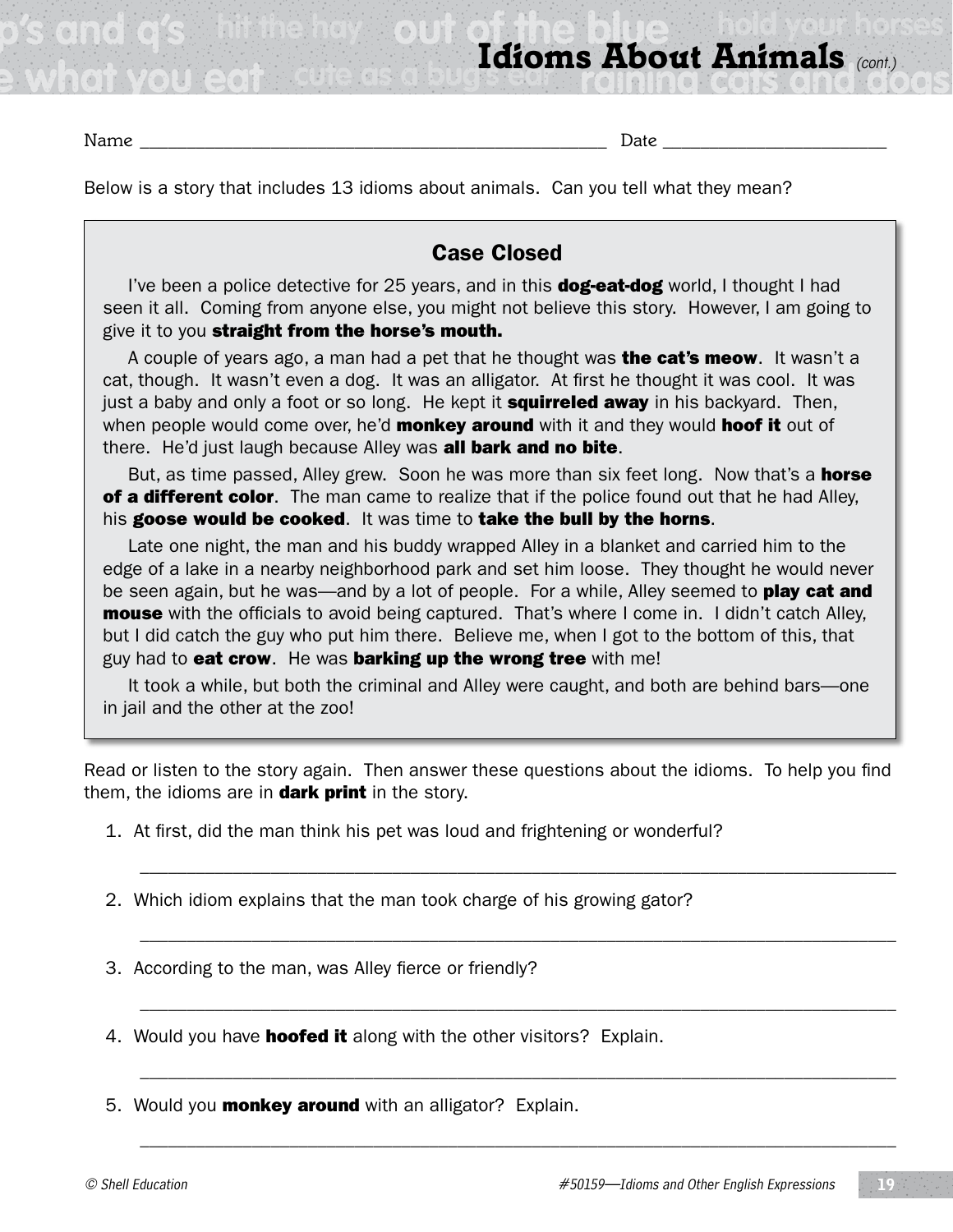## *Idioms About Animals (cont.)*